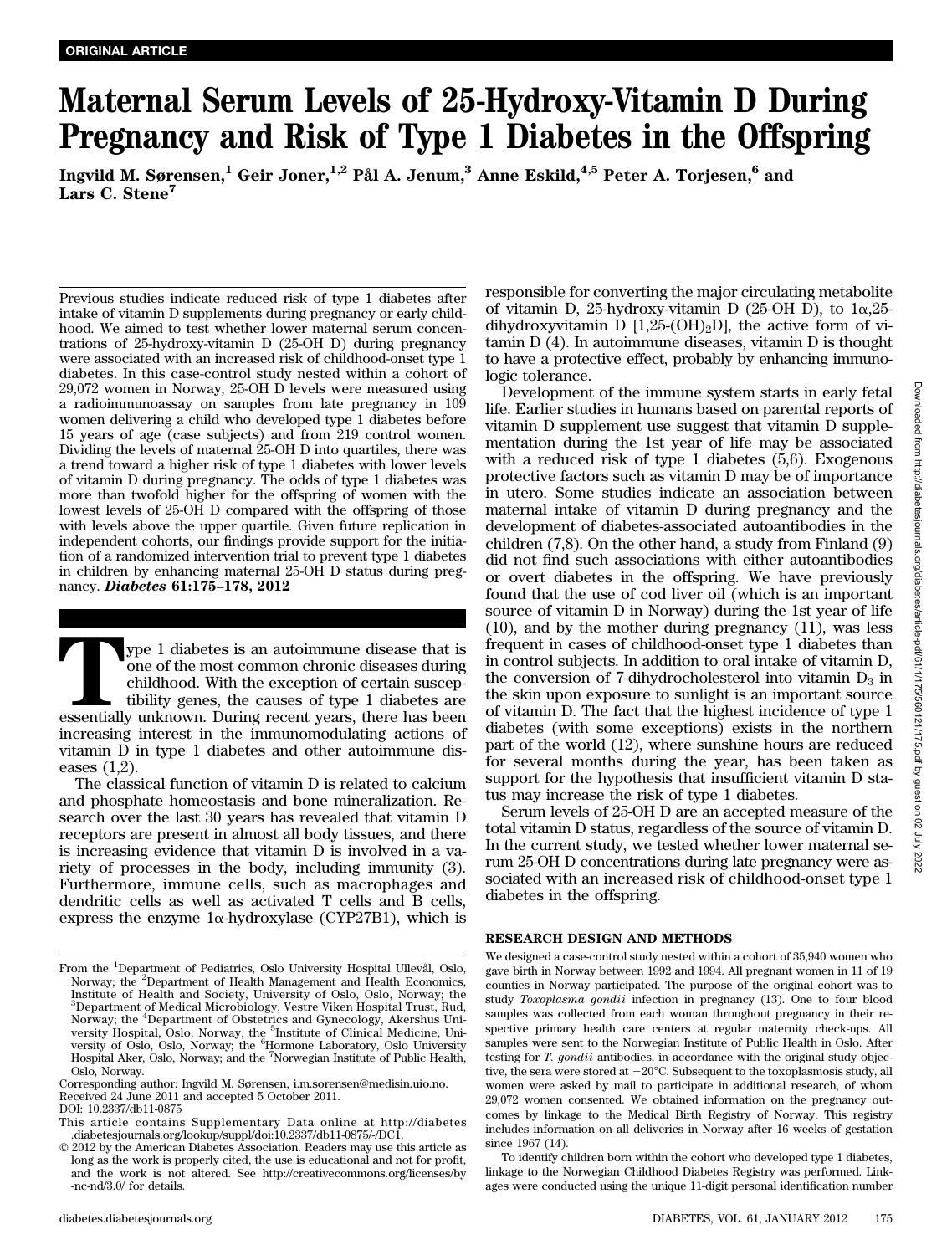given to every person in Norway. Children with newly diagnosed type 1 diabetes are reported to the Norwegian Childhood Diabetes Registry after a written consent from their parents, and 92% of all children with type 1 diabetes in Norway younger than 15 years of age are included (15). In total, the offspring of 119 pregnancies were identified to have type 1 diabetes. Serum samples from 109 of these pregnancies were available for analysis (case subjects). Among 280 control subjects, in a computer-generated random sample among the non– case subjects in the cohort, 219 subjects had an available serum sample of sufficient quality for 25-OH D analysis. We analyzed the latest available serum sample taken during pregnancy from each woman in both case and control subjects, mainly from the last trimester (Table 1).

The study was approved by the regional committee for medical and health research ethics and by the data inspectorate.

Laboratory analyses of 25-OH D. Sera were analyzed at the Hormone Laboratory at Oslo University Hospital, Aker, Norway, using a radioimmunoassay (DiaSorin, Stillwater, MN). The serum levels of 25-OH D are expressed as nanomoles per liter, and the reference range for the normal adult population is 37–131 nmol/L. The intra-assay coefficient of variation is 6%. The total coefficient of variation is 13% at low levels (38 nmol/L), 16% at middle levels (75 nmol/L), and 14% at high levels (148 nmol/L). The Hormone Laboratory participates in the following external quality assessment schemes that include 25-OH D determination: the Vitamin D External Quality Assessment Scheme and Labquality. Statistical analyses. Before initiating this study, we estimated (based on the expected number of cases in the cohort) that we would have at least 80% power to obtain a significant result with a two-tailed test for trend assuming a logit-linear dose response, if the true odds ratio (OR) comparing the upper and lower quartiles of 25-OH D was  $\leq 0.3$ . Statistical analyses were carried out using SPSS version 15.0 (SPSS, Chicago, IL) and Stata version 11.0 (Stata, College Station, TX).

## TABLE 1

## Description of study population

|                                      | Case<br>subjects* | Control<br>subjects |
|--------------------------------------|-------------------|---------------------|
| $\boldsymbol{n}$                     | 109               | 219                 |
| Age of child at diagnosis of type 1  |                   |                     |
| diabetes (years) [means (SD)]        | $9.0(3.6)$ †      |                     |
| Sex of child, female $[n \ (\%)]$    | 63(57.8)          | 98 (44.7)           |
| Mother's age at delivery (years)     |                   |                     |
| [means $(SD)$ ]                      | 28.2 (5.7)        | 28.3(5.2)           |
| Previous pregnancies $[n \ (\%)]$ :  |                   |                     |
| $\overline{0}$                       | 46 (42.2)         | 91 (41.6)           |
| 1                                    | 42(38.5)          | 92 (42.0)           |
| $\geq$ 2                             | 20(18.3)          | 35(16.0)            |
| Gestational week of blood sample     |                   |                     |
| [median (interquartile range)]       | $37(22 - 38)$     | $37(24-38)$         |
| Caesarean section $[n \ (\%)]$       | 13(11.9)          | 31 (14.2)           |
| Pregestational diabetes $[n \ (\%)]$ | 1(0.9)            | 0(0)                |
| Gestational diabetes $[n \ (\%)]$    | 2(1.8)            | 1(0.5)              |
| Season of blood sample $[n \ (\%)]$  |                   |                     |
| January through March                | 27 (24.8)         | 49(22.4)            |
| April through June                   | 32(29.4)          | 55(25.1)            |
| July through September               | 26 (23.9)         | 69 (31.5)           |
| October through December             | 24 (22.0)         | 46 (21.0)           |
| Region of residence $[n \ (\%)]$     |                   |                     |
| Northern Norway                      | 9(8.3)            | 19(8.7)             |
| Central Norway                       | 27 (24.8)         | 66 (30.1)           |
| Western Norway                       | 30(27.5)          | 55(25.1)            |
| Eastern Norway                       | 43(39.4)          | 79 (36.1)           |
| Season of birth $[n \ (\%)]$         |                   |                     |
| January through March                | 28 (25.7)         | 51 23.3)            |
| April through June                   | 34 (31.2)         | 55(25.1)            |
| <b>July through September</b>        | 26(23.9)          | 60 (27.4)           |
| October through December             | 21 (19.3)         | 53 (24.2)           |

\*Women who delivered a child who developed type 1 diabetes before 15 years of age. †Information on age at diagnosis is missing in 11 case subjects. ‡Information on previous pregnancies is missing in one case and one control subject. §Global test for association:  $P = 0.52$ . ||Global test for association:  $P = 0.41$ . ||Global test for association:  $P =$ 0.22.

The main analysis was conducted using logistic regression, with the 25-OH D divided into quartiles (derived from the values in the control group), and test for trend was obtained by including 25-OH D as a continuous variable. A 95% CI for the OR excluding 1.00 or a  $P$  value  $\leq\!0.05$  was considered statistically significant. We adjusted for potential confounders by including these factors in the logistic regression model. As an additional analysis to assess the doseresponse relationship, we plotted predicted values from logistic regression models with fractional polynomials with default settings in Stata version 11 (16).

## RESULTS

Characteristics of the study population are shown in Table 1. The mean age at diabetes diagnosis in the children was 9.0 years (SD 3.6). No significant differences were observed between case and control subjects regarding age and parity of the women, gestational week of the blood sample, frequency of caesarean section, or maternal diabetes before pregnancy. Unexpectedly, there were significantly more girls among the case children than in the control subjects.

The mean serum levels of 25-OH D were significantly lower in case subjects than in control subjects (65.8 vs. 73.1 nmol/L) (Table 2), and there was an expected seasonal variation in 25-OH D levels (Fig. 1). The relationship between the serum levels of 25-OH D during pregnancy and the risk of childhood-onset type 1 diabetes in offspring is presented in Table 2. The odds of type 1 diabetes was more than twofold higher for children born from women with a 25-OH D level in the first quartile compared with women with a 25-OH D level in the fourth quartile, and the linear trend was significant, even after adjustment for sex and season of blood draw (Table 2). Additional adjustments were done for all variables in Table 1, and the results remained similar and significant (OR for the first vs. fourth quartile 2.39 [95% CI 1.07–5.31];  $P$  (trend) = 0.032, data not shown). Figure 2 shows the distribution of maternal 25-OH D during pregnancy in case mothers and in control mothers. The two subjects with the highest 25-OH D values were case subjects. This resulted in a suggested upward trend in risk at the highest values of 25-OH D, but this should be interpreted with caution because of few observations and wide CIs (Supplementary Fig. 1). We further formally compared the model in which 25-OH D was modeled linearly to models with a square and a cubic term and found that the polynomial regression models did not provide any significantly better fit than the linear one ( $P \ge 0.23$ , likelihood ratio tests).

### DISCUSSION

This study is to our knowledge the first to report an association of lower levels of 25-OH D during pregnancy with a higher risk of type 1 diabetes in the offspring. Our population-based study is nested within a cohort of ~30,000 pregnant women, and selection bias is likely to be a smaller problem than in studies where control subjects are selected from other sources than the case subjects. Nevertheless, we observed a higher than expected proportion of girls among the case subjects and a lower than expected proportion of girls among control subjects. Because the case subjects were identified by linkage to the nearly complete nationwide registry and control subjects were selected by computer-generated random sampling, we do not have any explanation for this other than random chance. At any rate, statistical adjustment for sex did not influence our main results.

As a result of the long follow-up time, we were able to identify almost all children of the original maternal cohort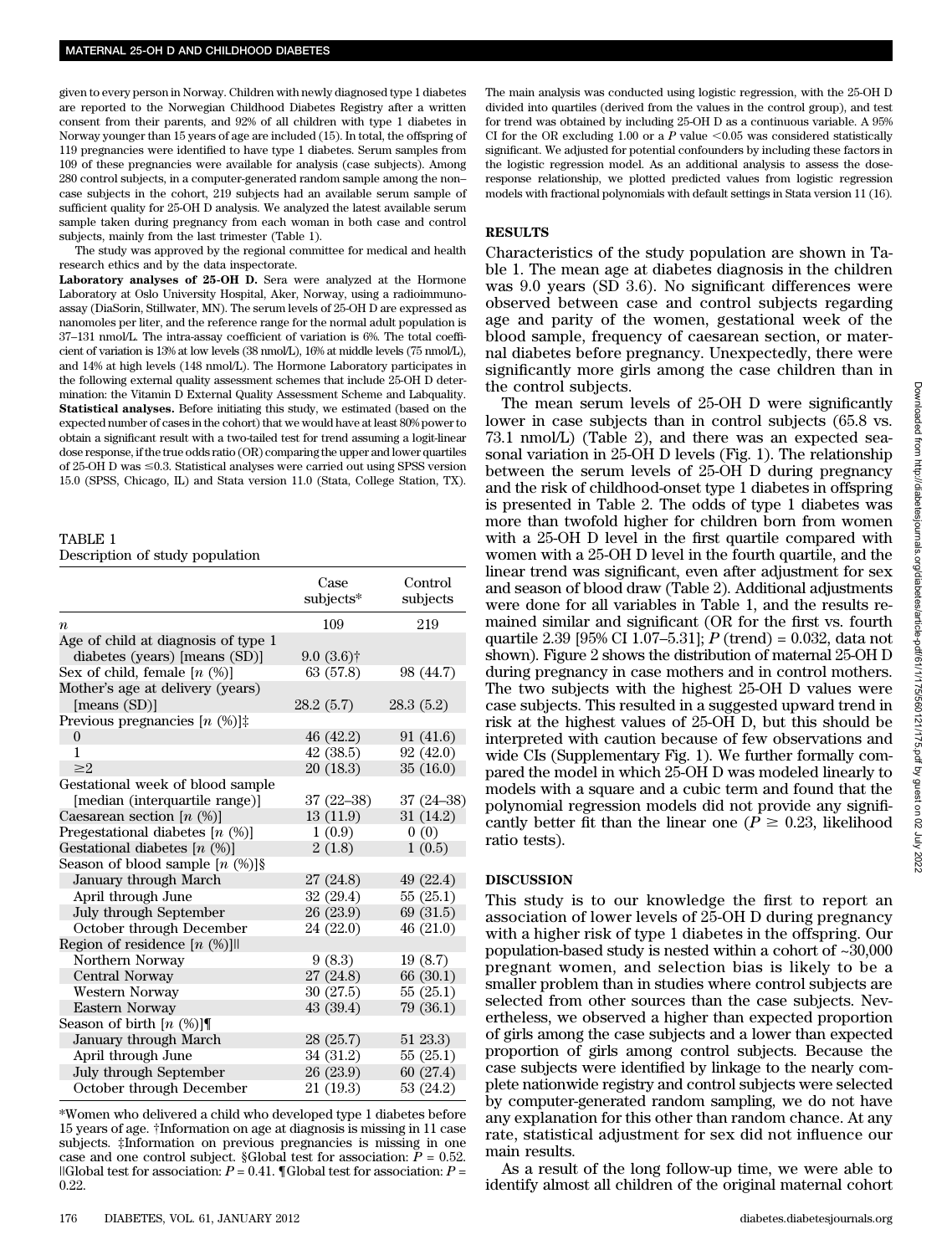# TABLE 2

Mean values of maternal serum 25-OH D in case and control subjects and the relationship between serum 25-OH D during pregnancy and the risk of childhood-onset type 1 diabetes in offspring

|                                            | Case subjects* | Control subjects | Unadjusted OR (95% CI) | Adjusted OR $(95\% \text{ C}D)$ <sup>+</sup> |
|--------------------------------------------|----------------|------------------|------------------------|----------------------------------------------|
| $\boldsymbol{n}$                           | 109            | 219              |                        |                                              |
| $25-OH D$ (nmol/L) [means (SD)] $\ddagger$ | 65.8(26.5)     | 73.1 (27.2)      |                        |                                              |
| 25-OH D (quartiles) $[n \ (\%)]$           |                |                  |                        |                                              |
| Quartile 1: $\leq 54$ nmol/L               | 39 (38.5)      | 55(25.1)         | $2.25(1.14 - 4.46)$    | $2.38(1.12 - 5.07)$                          |
| Quartile 2: $>54$ and $\leq 69$ nmol/L     | 31(28.4)       | 57(26.0)         | $1.73(0.86 - 3.48)$    | $1.78(0.85 - 3.74)$                          |
| Quartile 3: $>69$ and $\leq 89$ nmol/L     | 22(20.2)       | 53 (24.2)        | $1.32(0.63 - 2.76)$    | $1.35(0.63-2.89)$                            |
| Quartile $4:$ $>89$ nmol/L                 | 17(15.6)       | 54 (24.7)        | 1.0 (reference)        | 1.0 (reference)                              |
| Test for trend (continuous)                |                |                  | $P = 0.022$            | $P = 0.031$                                  |

Quartiles were derived from values in the control group. \*Women who delivered a child who developed type 1 diabetes before 15 years of age. †Adjusted for season of blood sample (January through March, April through June, July through September, and October through December) and sex of the child. ‡Independent samples t test gives  $P = 0.021$ .

who developed type 1 diabetes during childhood. The long follow-up gives an equivalent long storage time for the serum samples, but 25-OH D seems to be stable over a long period of time (17,18). Even in the event that some degradation has occurred, this is not likely to differ according to whether the unborn child later develops type 1 diabetes. Furthermore, the expected seasonal pattern is supportive of valid 25-OH D measurements. In a few instances, we could not obtain a 25-OH D measurement, partly because the serum sample had been used in other studies and partly because the serum sample had dried up and was unsuitable for analyses.

Previous studies have been based on the reported intake of vitamin D via food or supplements during pregnancy, which is subject to recall bias and other measurement errors, including the fact that contributions to vitamin D status from sun exposure are not accounted for. Our findings are consistent with small cohort studies in which maternal reported intake of vitamin D via food or dietary supplements during pregnancy was associated with a decreased risk of diabetes-related autoantibodies in offspring (7,8). Another larger study did not find any association between reported dietary intake of vitamin D by pregnant women and the risk of islet autoimmunity or early clinical

diabetes in children (9). These previous studies are not directly comparable with ours, because we have not only measured maternal 25-OH D but also followed the children until they were 15 years of age, with respect to the onset of clinical type 1 diabetes. Intake of vitamin D and levels of 25-OH D during childhood were measured in a newly published study from the Diabetes Autoimmunity Study in the Young (DAISY), and they did not find any relationship to the risk of islet autoimmunity or progression to type 1 diabetes (19). This study has no information on fetal or maternal levels of 25-OH D.

We did not have separate information on the intake of vitamin D from food or supplements or on sun exposure, but measuring the serum levels of 25-OH D should be superior to questionnaires in that they reflect the integrated vitamin D status of an individual. Blood sampling in our study was not standardized for season, because this would not be possible in practice, but we adjusted for this in the statistical analysis. Previous literature suggests that the serum levels of 25-OH D vary little over gestational age (20), and our data (not shown) suggested that the season of the blood collection contributed more to betweensample variation than did gestational age.

We did not have access to DNA for genotyping of the participants in our study, but previous studies have not indicated that associations between measures of vitamin D and type 1 diabetes differed by HLA type (8,21). Recent



FIG. 1. Smoothed average serum levels of 25-OH D versus season of blood collection in pregnant women whose child later developed type 1 diabetes (case subjects, solid line) and control subjects (dotted line). Smoothing was conducted using kernel-weighted local polynomial regression in Stata version 11.



Maternal serum 25-hydroxy-vitamin D in pregnancy (nmol/l)

FIG. 2. Distribution of maternal 25-OH D during pregnancy in case mothers whose child later developed type 1 diabetes and in control mothers. Two case subjects and one control subject had a 25-OH D value >150 nmol/L.